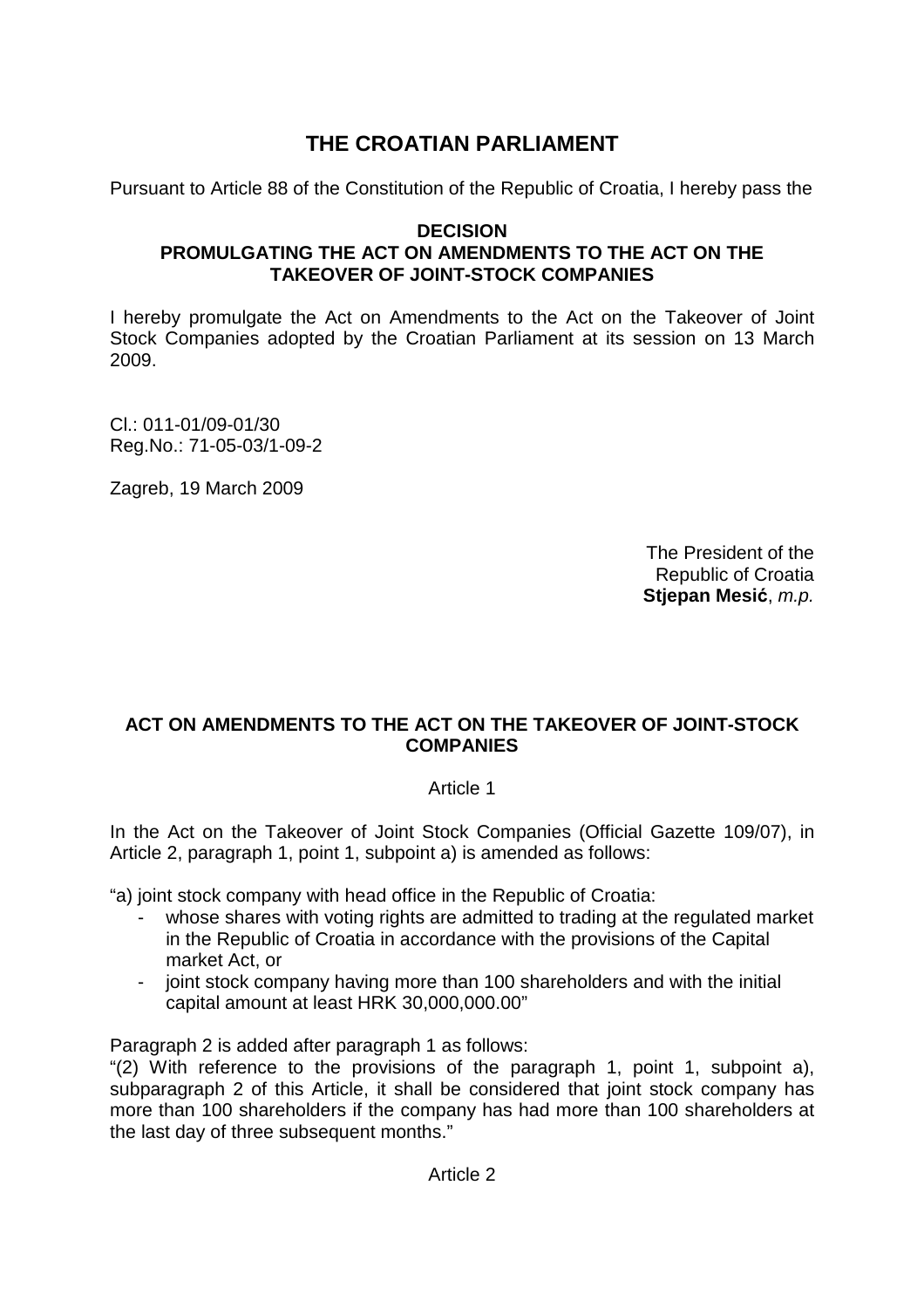In Article 47, paragraph 2, word "brokerage" is amended with "investment".

## Article 3

In Article 59, paragraph 1, point 5 is added after point 4 as follows:

"5. if, within the regulated timeframe, they fail to take actions in accordance with the Decision issued by the Agency on the basis of provisions of Article 48, paragraphs 1, 2 and 5 of this Act"

In paragraph 3, point 16 is added after point 15 as follows:

"16. if they, contrary to the provisions of paragraph 4, Article 45 of this Act, communicate with the public".

#### Article 4

In Article 61, paragraph 2, after words "in accordance with the provisions of" the words "the Act on the procedure of Takeover of Joint Stock Companies (Official Gazette 124/97, 57/01) and").

Paragraph 3 is added after paragraph 2 as follows:

"(3) For the persons for whom the obligation to announce a takeover bid has incurred in accordance with the provisions of the Act on the procedure of Takeover of Joint Stock Companies (Official Gazette 124/97, 57/01) and Act on the Takeover of Joint Stock Companies (Official Gazette 84/02, 87/02 and 120/02) and who have not met the obligations until the day this Act has entered into effect, the provisions of Article 13, paragraph 3 of this Act shall apply, where they cannot have voting rights from the day this Act enters into effect."

Former paragraph 3 becomes paragraph 4.

Paragraphs 5 to 12 are added after paragraph 4 as follows:

"(5) The persons who, at the day this Act enters into force, have between 25% and 75% of shares with voting rights of the offeree company and who have published the takeover bid in accordance with the provisions of the Act on the procedure of Takeover of Joint Stock Companies (Official Gazette 124/97, 57/01) or Act on the Takeover of Joint Stock Companies (Official Gazette 84/02, 87/02 and 120/02), are obliged to publish the takeover bid if they acquire more shares with voting rights of the offeree company in a manner referred to in Article 9, Paragraphs 2 or 3 of this Act.

(6) The persons who, at the day this Act enters into force, have more than 25% of shares with voting rights of the offeree company, and were not obliged to publish the takeover bid, are obliged to publish the takeover bid if they acquire more shares with voting rights of the offeree company in accordance with the provisions of this Act.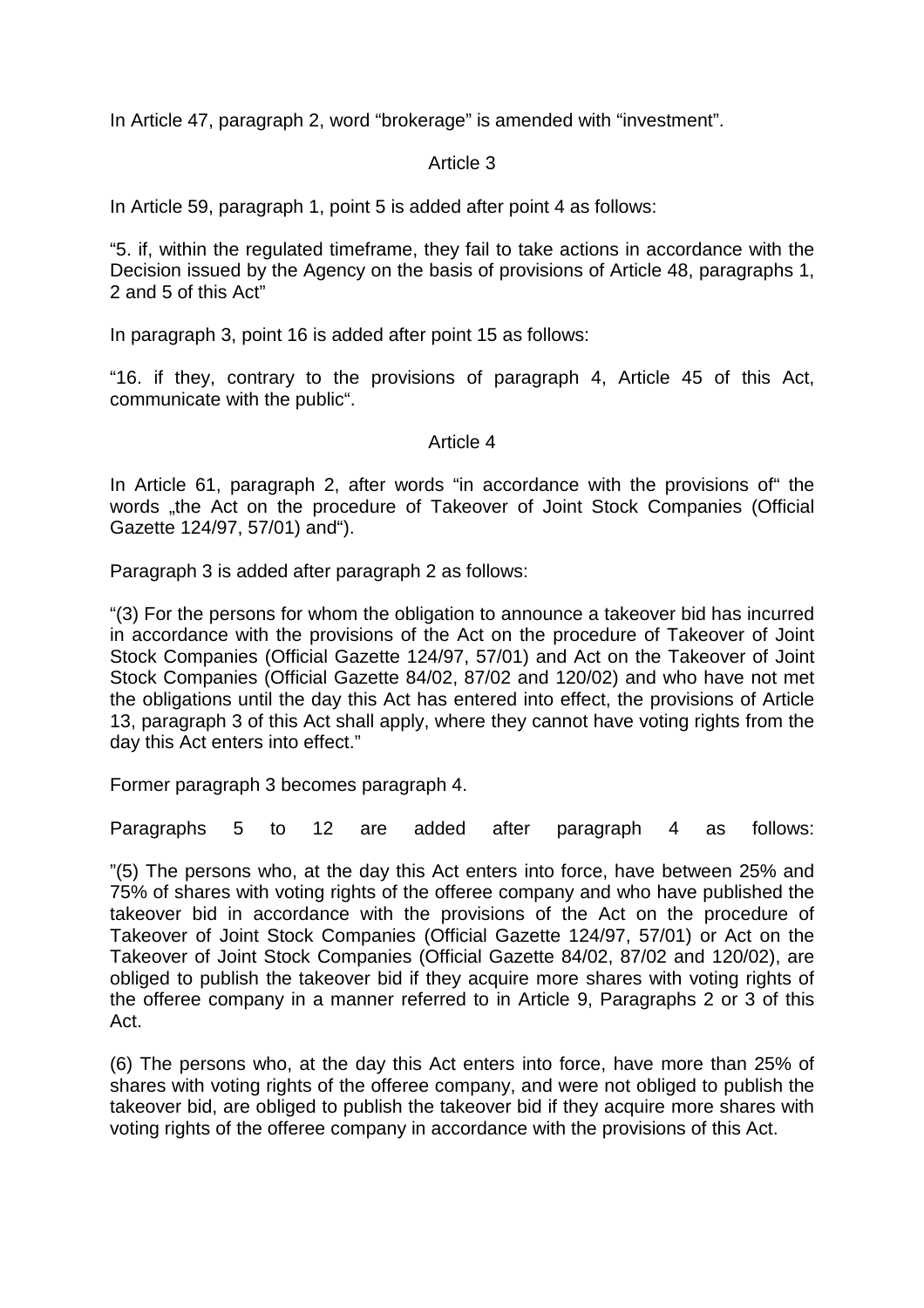(7) The persons who, at the day this Act enters into force, have more than 75% of shares with voting rights of the offeree company, and were not obliged to publish the takeover bid, are obliged to publish the takeover bid if they acquire more shares with voting rights of the offeree company in accordance with the provisions of this Act.

(8) Persons who, in accordance with the provisions of the Act on the Takeover of Joint Stock Companies (Official Gazette 84/02, 87/02 and 120/02), were not considered as acting in concert, and who act in concert in accordance with the provisions of This Act, and which, at the day this Act enters into force, have more that 25% of shares with voting rights of the offeree company, are obliged to publish the takeover bid if they acquire more shares with voting rights of the offeree company in accordance with the provisions of this Act.

(9) Persons who have published the takeover bid and who are below the threshold of 25% or 75% of shares with voting rights of the offeree company after the publishing of takeover bid, are obliged to publish the takeover bid if they acquire more shares with voting rights of the offeree company in a manner referred to in Article 9, paragraphs 1,2 or 3 of this Act.

(10) Persons who have exceeded the control threshold referred to in Article 9, paragraph 1 of this Act by decreasing the initial capital of the offeree company, are obliged to publish the takeover bid if they acquire more shares with voting rights of the offeree company in accordance with the provisions of this Act.

(11) The persons who, at the day this Act enters into force, have more than 75% of shares with voting rights of the offeree company and who have published the takeover bid in accordance with the provisions of Act on the procedure of Takeover of Joint Stock Companies (Official Gazette 124/97, 57/01) or Act on the Takeover of Joint Stock Companies (Official Gazette 84/02, 87/02 and 120/02), are not obliged to publish the takeover bid if they acquire more shares with voting rights of the offeree company.

(12) For the persons who, at the day this Act enters into force, have more than 75% of shares with voting rights of the offeree company and for whom, in accordance with the provisions of Article 4, paragraph 3, subparagraph 2 of the Act on the Takeover of Joint Stock Companies (Official Gazette 84/02, 87/02 and 120/02), the obligation to publish the takeover bid occurs after this Act enters into force, they are not obliged to publish the takeover bid."

# Article 5

After Article 61, Article 61a is added as follows:

# "Article 61a

In case the statute of the offeree company regulates that the offeree company has management board instead of management and supervisory board, provisions of this Act referring to management, supervisory board or members of the management board or supervisory board of the offeree company shall be appropriately applied to the management board of the offeree company."